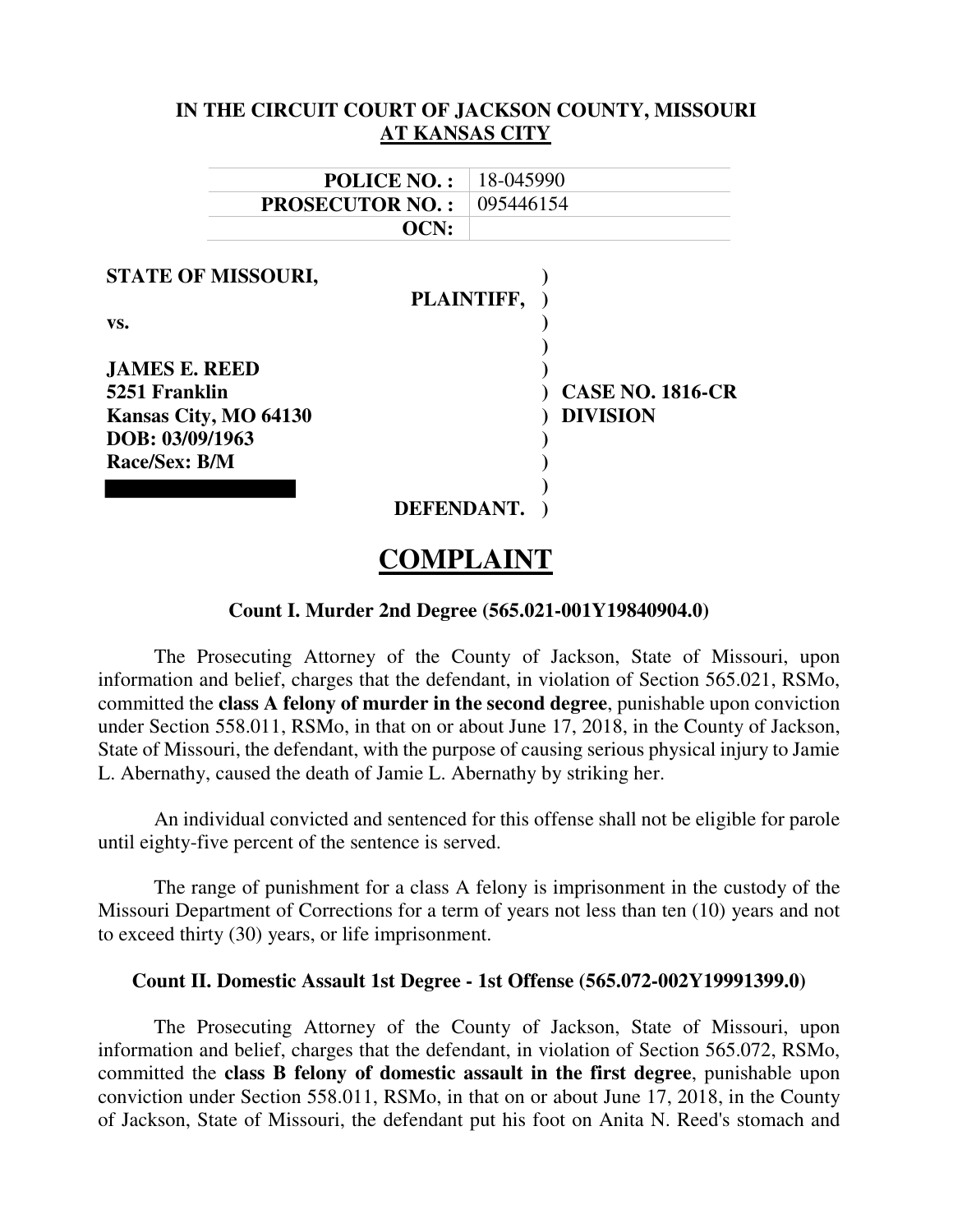### **State vs. James E. Reed**

struck her in the head, and such conduct was a substantial step toward the commission of the offense of domestic assault in the first degree of , and was done for the purpose of committing such assault, and **and defendant** were family or household members in that and the defendant were persons who were related by blood.

An individual convicted and sentenced for this offense shall not be eligible for parole until eighty-five percent of the sentence is served.

The range of punishment for a class B felony is imprisonment in the custody of the Missouri Department of Corrections for a term of years not less than five (5) years and not to exceed fifteen (15) years.

The facts that form the basis for this information and belief are contained in the attached statement(s) of facts, made a part hereof and submitted as a basis upon which this court may find the existence of probable cause.

Wherefore, the Prosecuting Attorney prays that an arrest warrant be issued as provided by law.

## **JEAN PETERS BAKER**

 Prosecuting Attorney Jackson County, Missouri by,

> */s/ Kristiane N. Bryant*  Kristiane N. Bryant (#69524) Assistant Prosecuting Attorney 415 E. 12th St. Floor 7M Kansas City, MO 64106 (816) 881-3597 KNBryant@jacksongov.org

## **WITNESSES:**

- 1. Jamie L. Abernathy, 5251 Franklin, Kansas City, MO 64130
- 2. PO Joshua M. Gantt, 1125 Locust, Kansas City, MO 64106
- 3. DET Thomas M. Hammond, 1125 Locust, Kansas City, MO 64106
- 4. DET Hobart D. Price, 1125 Locust, Kansas City, MO 64106
- 5. , Prosecuting Atty. Office, 415 E 12th St, Floor 11, Kansas City, MO 64106
- 6. DET Daniel G. Thomas, 1125 Locust, Kansas City, MO 64106
- 7. PO Westley Wasmer, 1125 Locust, Kansas City, MO 64106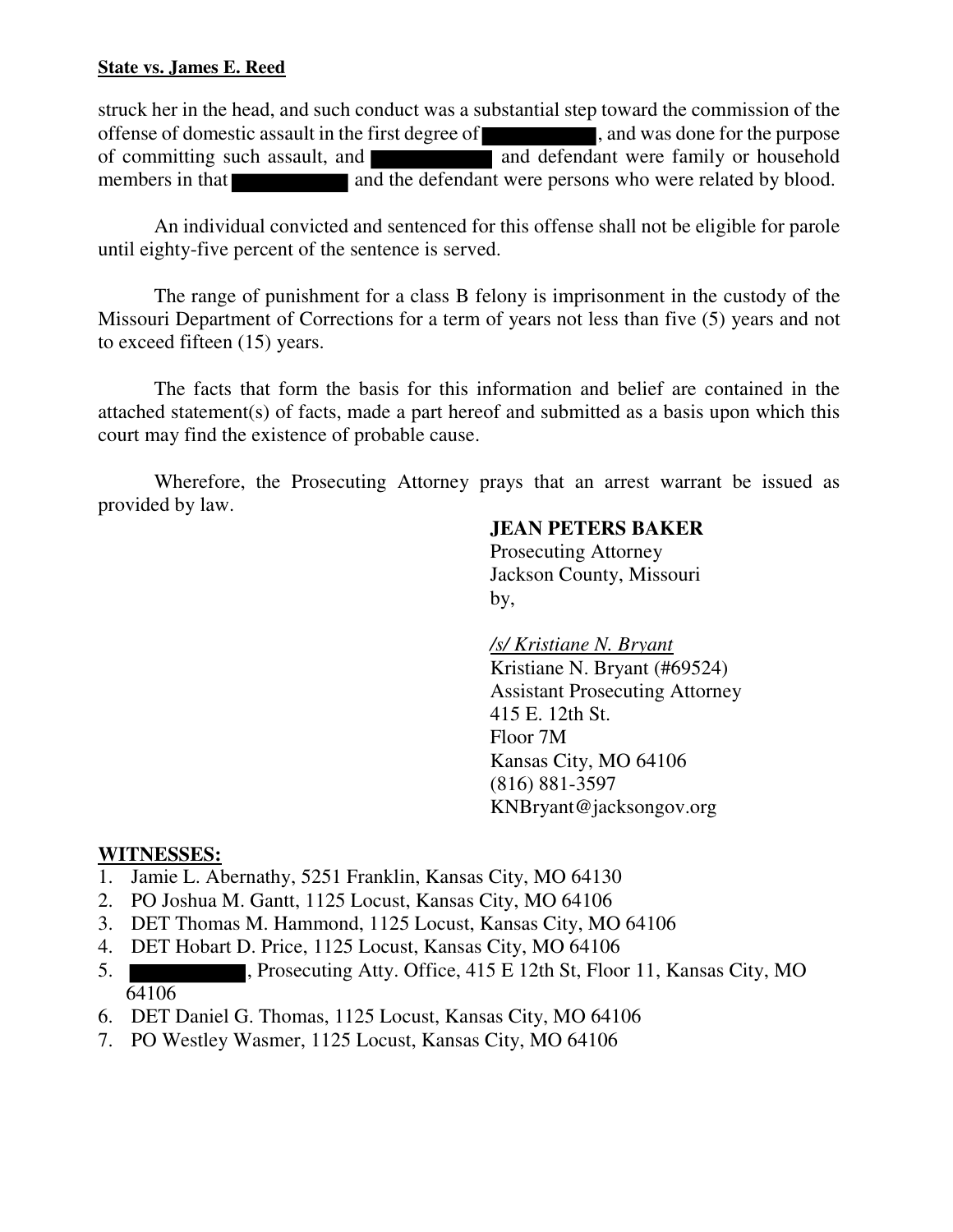| Detective Tom Hammond #4775<br>$\mathbf{I}_{\mathbf{A}}$ | (Name and identify law enforcement officer, or person having information as probable cause.)                      |
|----------------------------------------------------------|-------------------------------------------------------------------------------------------------------------------|
|                                                          | knowing that false statements on this form are punishable by law, state that the facts contained herein are true. |
| I have probable cause to believe that on $06-17-2018$    | ın<br>, at 5251 Franklin<br>(Address)<br>(Date)                                                                   |
| Kansas City, Jackson<br>(County)                         | Missouri James E. Reed<br>(Name of Offender(s))                                                                   |
| B/M, 03-09-1964<br>(Description of Identity)             | committed one or more criminal offense(s).                                                                        |

Murder Assault (Agg)  $X$  2

The facts supporting this belief are as follows:

On 06-17-2018, at approximately 2137 hours, Kansas City Missouri Police Officers were dispatched to 5251 Franklin, Kansas City, Jackson County, Missouri in regard to a disturbance. Upon the officers arrival they observed victim #1, a 58 year old black female named Jamie, slumped over the porch railing of the address. Officers also observed the suspect, James E. Reed, b/m, 03-09-1964, walking in the area and was refusing verbal commands. Due to Reed not complying with verbal commands officers deployed the taser which incapacitated Reed and he was taken into custody.

Officers observed Jamie slumped forward, at the waist, over the front porch railing. Officers observed Jamie to have sputum coming from her mouth and bleeding from her forehead. Officers noted Jamie was unresponsive and observed multiple lacerations on her left arm. Officers placed Jamie on her back and observed swelling to her face and upper lip and also swelling to her neck. Jamie was transported to a local hospital where she died.

Contact was made with victim  $#2$ ,  $\blacksquare$  a 85 year old black female and Reed and victim  $#1$ 's mother, who stated she was inside the residence with Jamie, Reed and three of her great grandchildren. had accused Reed several times of taking her cigarettes. Stated Reed "flipped" and "was knocking and beating her (Jamie) for all she was worth." stated Reed also knocked her to the ground, put his foot on her stomach and punched her on her head with his fist. Is stated she pled with Reed to stop hitting Jamie and he stated, "I wish the bitch would die." I stated Reed hit Jamie "a million" times and stated, "he tried to kill her, he beat her like that on the couch." I stated Reed was also throwing items inside the house and using his fists and an item like a stick to strike Jamie. The further stated Reed would hit Jamie and leave the room and come back and hit her some more stated this happened 2-3 times.